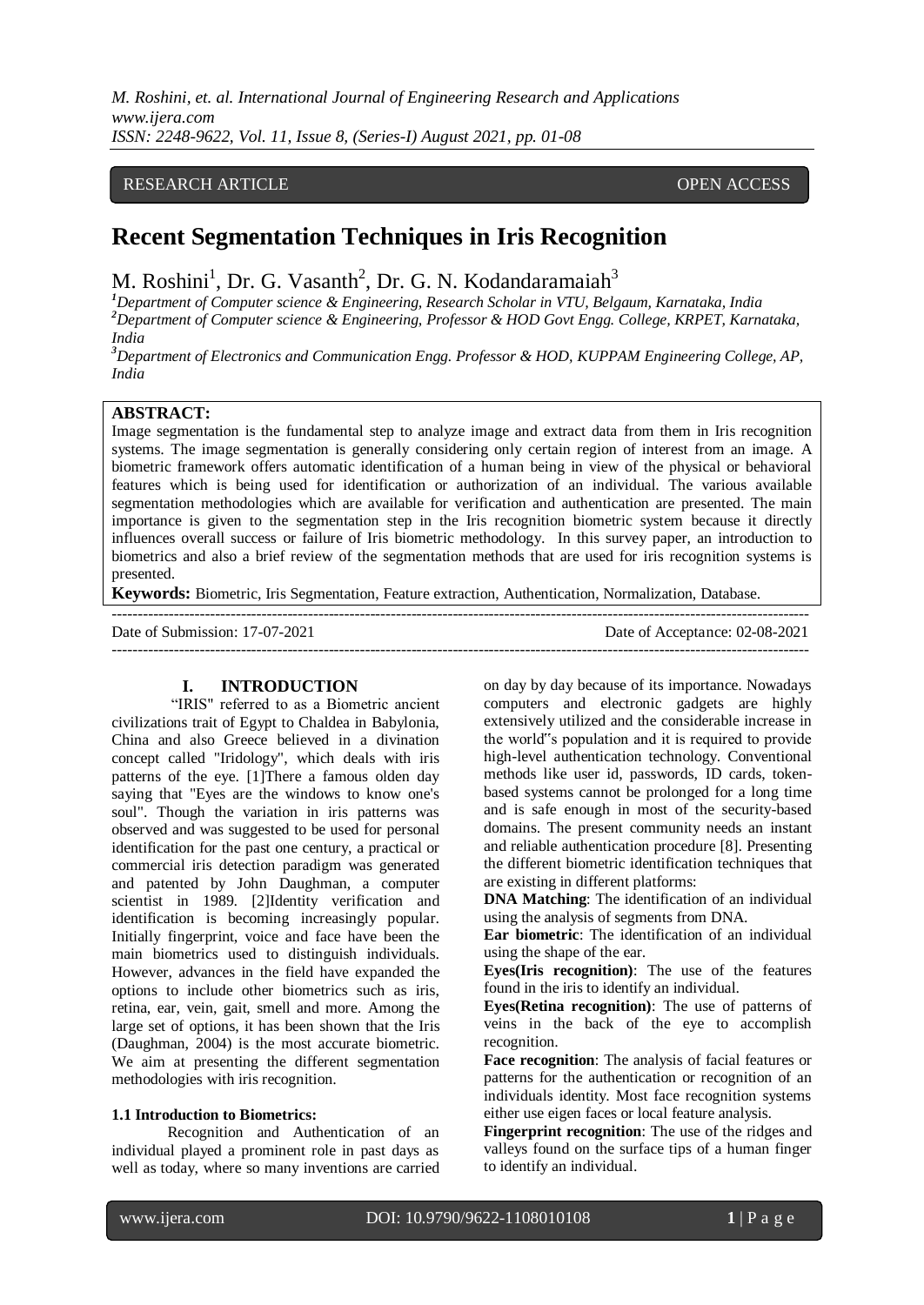**Gait**: The use of an individuals walking style or gait to determine identity.

**Hand Geometry recognition**: The use of the [6] geometric features of the hand such as lengths of fingers and the width of the hand to identify an individual.

**Signature recognition**: The authentication of an individual by the analysis of handwriting style, in particular the signature.

**Voice/Speech recognition**: The use of the voice as a method of determining the identity of individual for access control.







In figure 1, the contribution of some of the physical/behavioral features used for authentication or authorization like face, fingerprint, Iris, palm vein, and voice. Though the Iris contribution in percentage is less than the fingerprint, iris includes more authentication and can be widely used easily in different platforms.

#### **1.2 Anatomy of IRIS**

Iris is the portion of the human eye. The human eye as appeared in Fig 2 is just about a spherical ball with a slight lump in the front part. Iris, is the best biometric attribute than different characteristics as these get modified with the [4]age and infections however iris pattern remains unaltered[5] for the duration of the life. Iris is gaining lot of attention of consideration because of its performance and quantifiable. Situated among cornea and eye lens, iris is inside ensured yet externally visible.

The iris comprises of particular characteristics such as the freckles, coronas, strips, furrows and so on. Extensive Research throughout the decade has expanded the reputation of iris. The issues with iris distinguishing reside in the structure of organ itself. Iris images caught are blocked by eyelids and eyelashes. The structure of iris and pupil isn't round and concentric. The iris boundaries are attempted to be circular, which prompts inappropriate localization of iris. Hence, powerful localization and normalization strategies are basic.

The Iris recognition method as biometric recognition was found in the early 1930s and patented since 1994. The method recognizes a human in the analysis of random and unique structures of iris. The color of iris and its structure are genetically inherited but not the texture of iris. Though genetically alike a human"s iris is different and varies in shape. The iris is a muscle in an eye which adjusts the pupil size and manages the lighting entering into an eye. The color is because of the amount of melanin within the muscle. The structure will be formed before birth and from the year of one month, the texture remains stable throughout life. The single LED does not cause any damage while capturing iris, whereas more than one LED"s if not carefully designed can cause damage to eyes.

### **Parts of eye:**

The following is the image of an eye that was captured using the camera and includes the parts of the eye.

• **Upper eyelid and lower eyelid**: A slender crease of skin that spreads and secures the human eye.

• **Upper eyelashes and lower eyelashes:** The hairs at the edge of the eyelid. Shields the eye from garbage and are touchy to being contacted.

• **Sclera**: the white external layer of the eyeball. At the front of the eye, it is consistent with the cornea (straightforward layer framing the front of the eye).

• **Pupil:** The pupil is a gap situated in the focal point of the iris of the eye that enables light to strike the retina.

• **Retina**: Is the most profound, light-fragile layer or "coat" of shell tissue of the eye of most vertebrates and a couple of molecules. The optics of the eye make a drew in a two-dimensional image of the visual world on the retina, which makes an understanding of that image into electrical neural main impetuses to the brain to make the visual insight, the retina serving plenty of comparative limits as a film or a CCD in a camera

• **Medial/Lateral Canthus:** Is either corner of the eye where the upper and lower eyelids meet. All the more explicitly, the inward and external canthi are individual, the average and sidelong closures/points of the palpebral gap.

• **Iris:** Plural known as Irides or Irises is a slim, round structure in the eye, liable for controlling the breadth and size of the understudy and along these lines the measure of light arriving at the retina.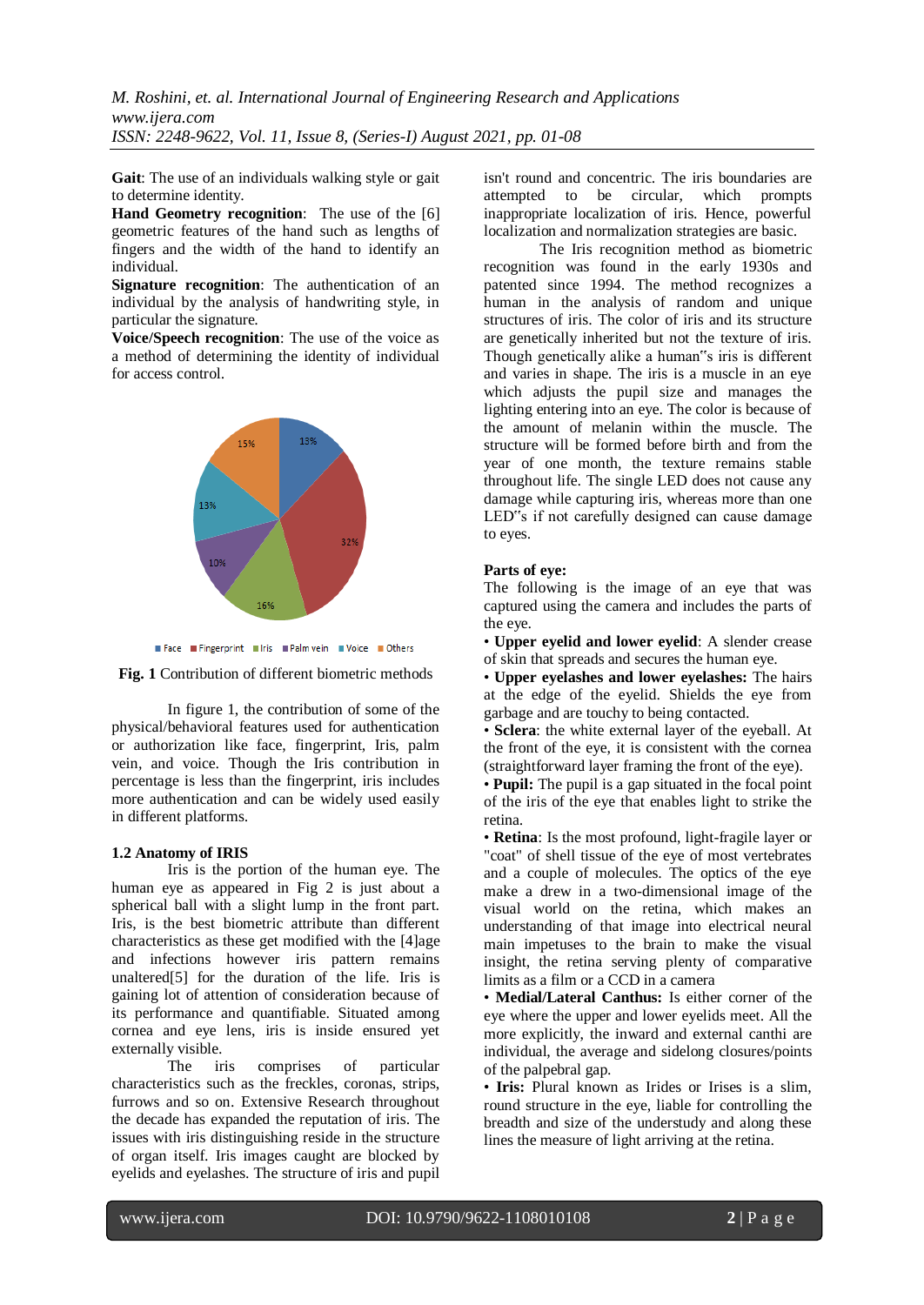• **Collarette:** The rough hover in the mid-width of the iris, isolating the darker shade of the iris from the lighter shade of the iris.

• **Limbus:** The corneal limbus is the fringe of the cornea and sclera. It is a typical site for the event of corneal epithelial neoplasm.



**Fig 2:** The human eye

# **II. IMPORTANCE OF IRIS RECOGNITION**

The iris is the elastic, pigmented, connective tissue that controls the pupil. The iris is formed in early life in a process called morphogenesis where it begins to form during the third month of gestation (Kronfeld, 1962). The structures creating its striking patterns are developed in the eight month (Wolff, 1948), although pigment accretion may continue into the first postnatal years. Once fully formed, the texture is stable throughout life while the pattern becomes permanent after puberty. The iris of the eye has a unique pattern, from eye to eye and person to person. Each iris is a meshwork of melanocyte and fibroblast cells (Johnston, 1992).

**2.1Characteristics of Iris:**

**Iris:** a near ideal biometric

 $\Box$  highly unique<br> $\Box$  stable over life

- $\Box$  stable over lifetime<br> $\Box$  Protected internal or
- Protected internal organ
- $\Box$  Non invasive (easy to acquire)

Robust Recognition

 $\square$  templates easy to store/encode<br> $\square$  fast and accurate matching alge

fast and accurate matching algorithms

Security

- $\Box$  very low false accepts
- $\Box$  difficult to spoof

These days security is one of the critical factors in the field of information, business, and online business, military and so forth. Consequently personal identification has turned into a critical topic [5]. Iris deals in identification of individual in light of their physiological attributes. Moreover the quality, all-inclusiveness, permanence, collectability and novel data estimated in a solitary iris are considerably more noteworthy than other biometric data. Utilization of iris biometrics innovation include: identification cards and passports, border control and other government programs, jail security, database access and PC login, schools, aeronautics security, clinic security, controlling access to confined regions, going into to structures and houses[5]. Iris acknowledgment is utilized in prisons for the acknowledgment of detainees. Air terminals in different countries utilize iris recognition at their visitors and immigration control [5].

# **III. IRIS RECOGNITION SYSTEM**

The iris recognition system working is demonstrated in phases like image acquisition, preprocessing, segmentation, Normalization and feature extraction.

# **3.1 Image acquisition**

Image acquisition is the action of retrieving an image from source, usually a hardware based source, which can be used whatever processes need to occur afterward. In short, it is nothing but to capture the image by using hardware. In iris recognition process the first step is image acquisition. This step is very complicated because the size and color of iris of every person is different. The acquisition distance for average capturing is 2 to 3 feet and the average time is 1 to 2 seconds.

## **3.2 Segmentation**

This step plays an important role in Iris recognition systems. During acquisition[16] of eye, image does not only contain iris but it also contains pupil and data derived from the surrounding eye region like sclera, eyelid and eyelashes as shown in Figure 2. Therefore, it is extremely important to segment and localize the iris from the acquired eye image, prior to Normalization or feature extraction. Iris localization is a process to isolate the iris region from the rest of the acquired image. Iris can be approximated by two circles, one for iris/sclera boundary and another for iris/pupil boundary. Localization & Segmentationinvolves three process such as 1) Pre processing 2) Inner Boundary Detection (iris-pupil) 3) Outer Boundary Detection (sclera-iris).

## **3.3 Normalization**

Once the iris region is successfully[17] segmented from an eye image, the next stage is to transform the iris region so that it has fixed dimensions in order to allow comparisons. Iris normalization converts iris image from Cartesian coordinates to Polar coordinates. The normalized iris image is a rectangle image with angular resolution and radial resolution.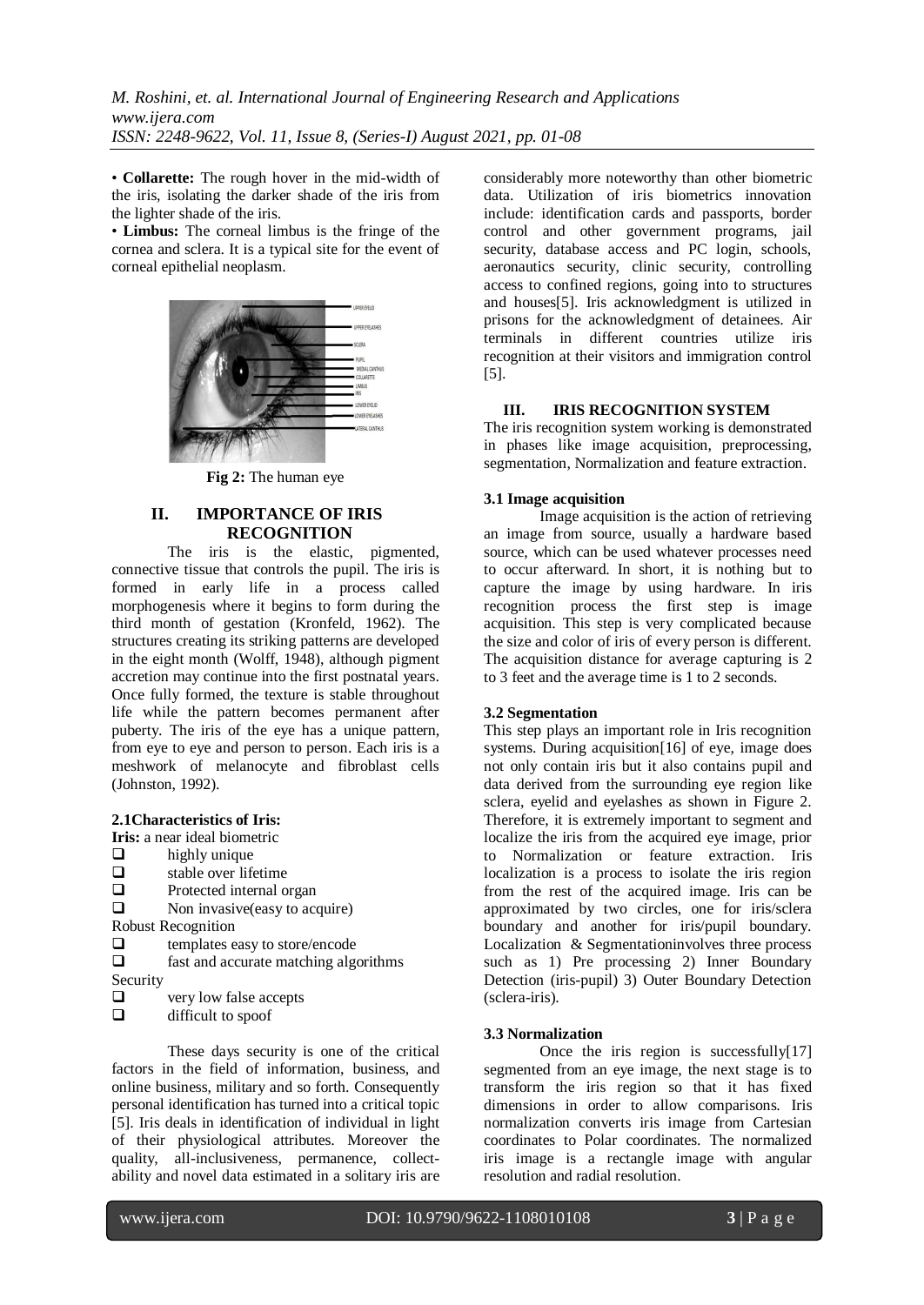#### **3.4 Feature extraction**

Feature extraction uses texture analysis method to extract features from the normalized iris image. The significant features of the iris are extracted for accurate identification purpose. the features of the iris is stored as digitized pattern 512 bytes record(half for features remaining half for comparison process).

#### **Workflow of the Iris Recognition System**

# **Segmented Iris Iris Image** Iric segmentation **Segmented Iris Normalised Iris** Irie **Normalisation Binary Signature Normalised Iris Feature Extration** 0101001010101 1010101100110 **Binary Signature** 0101001010101 Feature tored Template 101001100110 Comparison **Decision**

**3.5 Image recognition**

This step performs two operations which are enrolment and authentication. Enrolment processes add the iris normalized binary form to the database. The authentication process takes the binary pattern and is compared with the database for its presence if

it is identified then authentication is done.

**Fig 3:** Iris Recognition process

The above diagram explains how the Iris recognition biometric system works which mainly depends upon the segmentation and normalization phases.

# **IV. LITERATURE SURVEY ON EXISTING IRIS SEGMENTATION TECHNIQUES**

### **4.1 Introduction to image segmentation**

Image segmentation means extracting an portion from an image which plays a crucial role for different application areas which can be called as region of interest (ROI). Image segmentation is mainly classified into four categories based on edge detection, threshold, region theory and model. Further edge detection process includes gray histogram technique uses Guassian curves, Gradient based method uses sobel operator, Canny operator, Laplacian operator, Laplacian of Guassian operators. In threshold method again contains global thresholding uses Otsu method, entropy based thresholding etc., and Local Thresholding uses simple statistical thresholding, 2-D entropy-based thresholding and histrogram transformation thresholding etc. Region based segmentation methods include region growing, region splitting and merging and theory based segmentation includes hard clustering, fuzzy clustering and neural network based segmentation. And the model based segmentation is applicable only when the exact shape is known.

### **4.2 The review of iris segmentation techniques**

The study tells there are two major approaches: Daugman'sintegro-differential operator and Hough's transform-based. Nearly all existing methodologies use one of these two or their variants for segmentation.

4.2.1 **An integrodifferential operator** is proposed for locating the inner and outer boundaries of an iris by John Daughman. The operator assumes that pupil and limbus are circular contours and performs as a circular edge detector. Detecting the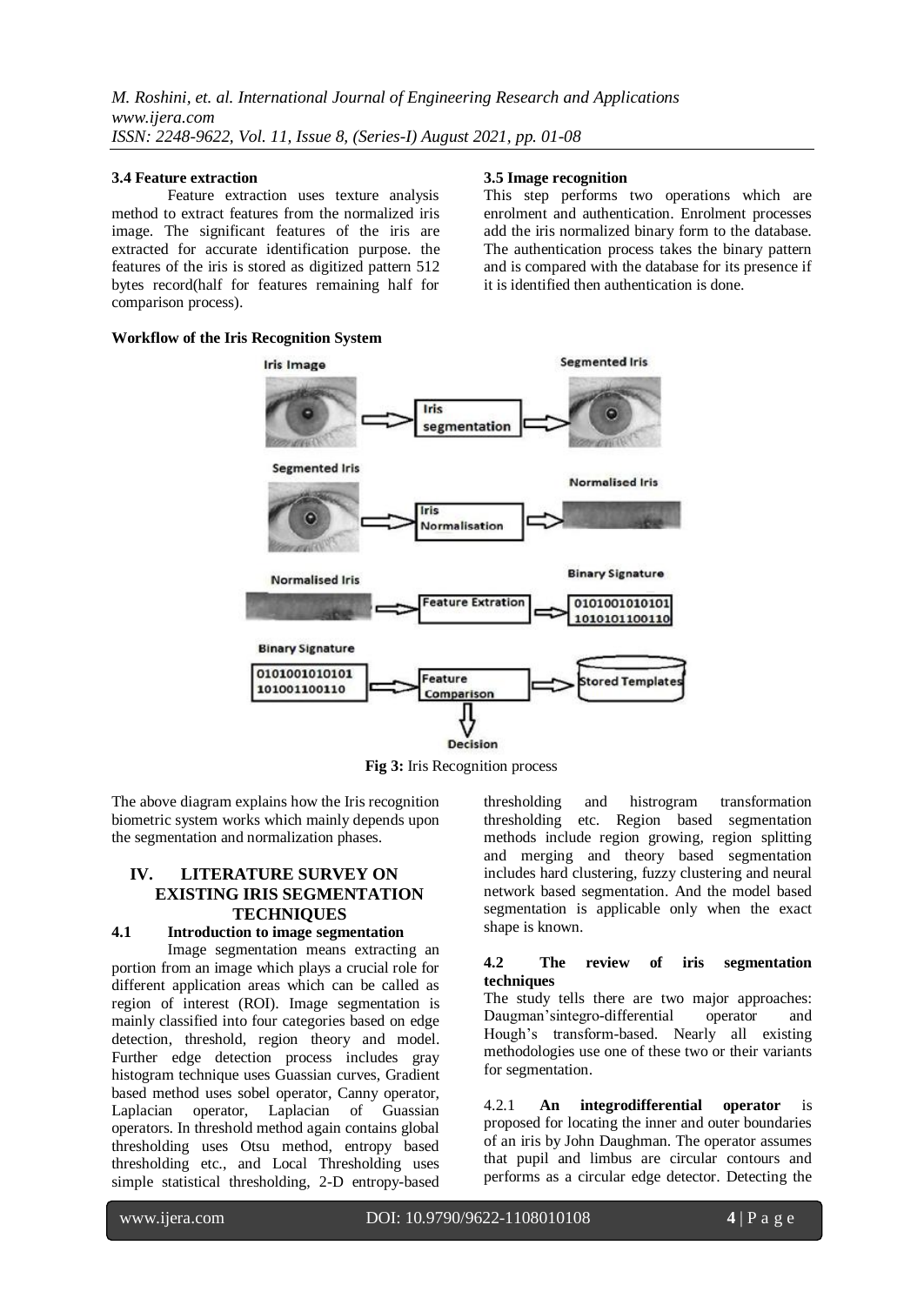upper and lower eyelids is also performed using the Integro-differential operator by adjusting the contour search from circular to a designed accurate [2]. Integro-differential operator is defined as:

$$
\max_{(x_o, y_o, r)} \left| G_{\sigma}(r) * \frac{\delta}{\delta r} \oint_{(x_o, y_o, r)} \frac{I(x, y)}{2\pi r} ds \right|,
$$

where  $G_{\sigma}(r)$  represents a smoothing-function (e.g., Gaussian-filter) with scale σ. The symbol \* represents the convolution operator. This operator searches over the entire image domain  $(x, y)$  to find the maximum blurred partial-derivative with respect to increasing radius r of the normalized contour integral of input eyeimage  $I(x, y)$  along a circular arc ds centered at  $(x_0, y_0,r)$ . Here, r and  $(x_0, y_0)$ denote the radius and center of the circular arc, respectively. the Integro-differential operator behaves as a circular edge detector. It searches for the gradient maxima over a 3D parameter space, so there are no threshold parameters required as in the Canny edge detector. Daugman simply excludes the upper and lower most portions of the image where eyelid occlusion is expected to occur. For upper and lower eyelids detection, the path of contour integration is modified from circular to parabolic curve. The operator is accurate because it searches over the image domain for the global maximum. It can compute faster because it uses the first derivative information.

4.2.2 **Hough transform** to localize iris boundaries [9]. Wildes' system models the eyelids as parabolic arcs. The upper and lower eyelids are detected by using a Hough transform based approach. The only difference is that it votes for parabolic arcs instead of circles. One weak point of the edge detection and Hough transform approach is the use of thresholds in edge detection. Different settings of threshold values may result in different edges that in turn affect the Hough transform result significantly. Since the inner and outer boundaries of an iris can be modeled as circles, circular Hough transform is used to localize the iris [18]-[21]. Firstly, edge detector is applied to a gray scale iris image to generate the edge map. The edge map is obtained by calculating the first derivative of intensity values and thresholding the results. Gaussian filter is applied to smooth the image to select the proper scale of edge analysis. The voting procedure is realized using Hough transform in order to search for the desired contour from the edge map. Assuming a circle with center coordinate  $(x_c, y_c)$  and radius r, each edge point on the circle casts a vote in Hough space. The center coordinate and radius of the circle with maximum number of votes is defined as the contour of interest. For eyelids detection, the contour is defined using parabolic curve parameter instead of the circle parameter. The disadvantage of Hough transform algorithm is that it is computationally intensive and therefore not suitable for real time applications. It requires a threshold value to generate the edge map. The selected threshold value may remove some critical edge points and result in false circle detection.

 $(x-x_c)^2 + (y-y_c)^2 = r2$ 

# **4.2.3 Circular Hough Transformation (CHT)**

Circular Hough Transformation is really an adjusted variant of Hough transform. In this strategy Hough transform joins with canny edge detector. Richard Duda and Peter Hart expands the General Hough Transform in1972 as Circular Hough Transform (CHT), is utilized to detect circles. The In Generalized Hough Transform. edge distinguished from the Canny edge detector forms the contribution to extricate the circle utilizing the Circular Hough Transform[9].The general Hough transform can be utilized to identify geometric shapes that can be composed in parametric shape for example lines, circles, parabolas, and hyperbolas. The circular Hough Image Acquisition Iris Segmentation iris Iris Normalization Feature Encoding Matching International Journal of Computer Applications (0975 – 8887) Volume 182 – No. 24, October 2018 54 transform can be utilized to identify the circles of a known radius in an image. The transform is processed by drawing circles of a given radius at each point in the edge image. For each point where the perimeter of a drawn circle passes, the coordinate was augmented by 1. This was improved the situation each circle drawn to make an accumulation array. A circle is shown by peaks in the accumulation array (Hough space) [3].Detection of circle utilizing this transformation requires learning of the radius. [10]

# **4.2.4 Circular Gabor filters**

In the spatial frequency domain, we can extract the information of an image at a certain scale and at a certain orientation by using some specific filters, such as multichannel Gabor filters [6][9]. In recent years, Gabor filter based methods have been widely used in computer vision, especially for texture analysis. Gabor elementary functions are Gaussian modulated by oriented complex sinusoidal functions.

## 4.2.5 **Discrete circular active contour:**

Active contour model has been used to localize iris [22], [23]. The contour is defined as a set of n vertices connected as a simple closed curve. The movement of the contour is caused by internal and external forces acting on the vertices. The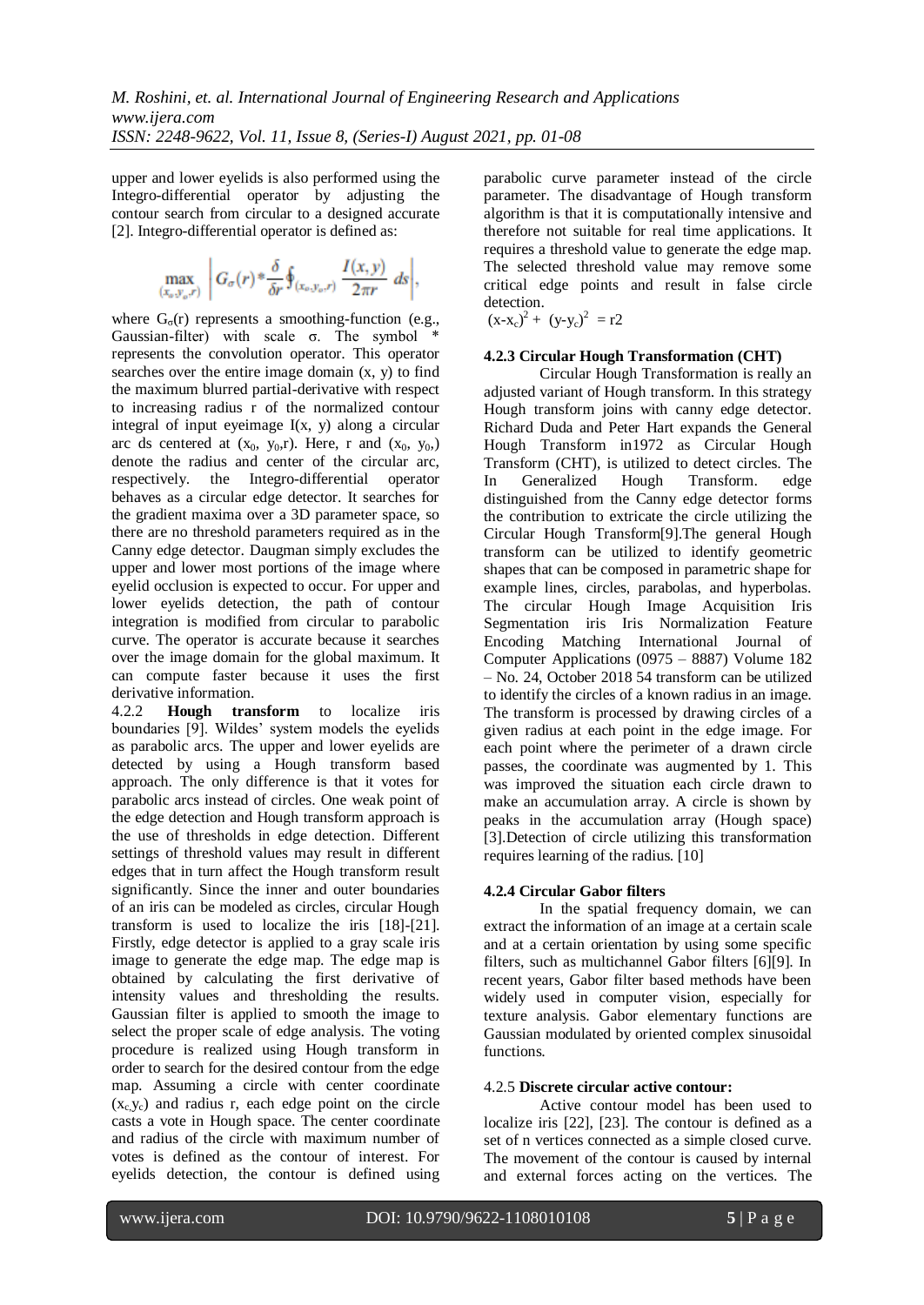internal forces expand the contour into a Iris Image Capture Image Preprocessing Feature Extraction Template Matching Authentic/ Imposter 978-1- 4244-2328-6/08/\$25.00 © 2008 IEEE perfect circle. The external forces push the contour inward. The contour moves under the influence of the internal and external forces until it reaches equilibrium. The average radius and center of the contour obtained are the parameters of the iris boundary. The discrete circular active contour search for the iris boundary is affected by the specular reflections from the cornea. Therefore, image preprocessing algorithm is required to remove the specular reflections.

**4.2.6 Bisection method:** In both [24] and [25], the bisection method is used to locate the center of the pupil. The center of the pupil is used as reference to detect the inner and outer boundaries of the iris. Firstly, edge detection is applied to the iris image to extract the edge information. For every two points on the same edge component, bisection method is applied to draw the perpendicular lines to the center point. The center point with maximum number of line intersections is selected as the center of the pupil. A virtual circle is drawn with reference to the center of the pupil and the radius is increased within a certain range. Two virtual circles with the largest number of edge points are chosen as the inner and outer boundaries of the iris. Bisection method is affected by the non-uniform illuminations and glasses reflections. As a result, the iris inner boundary cannot be localized accurately. Similar to the discrete circular active contour method, image preprocessing algorithm is needed to remove the high intensity areas caused by illuminations and reflections.

**4.2.7 Black hole search method**: Black hole search method is used to compute the center and area of a pupil [23], [25]. Since the pupil is the darkest region in the image, this approach applies threshold segmentation method to find the region. Firstly, a threshold is defined to identify the dark areas in the iris image. The dark areas are called as "black holes". The center of mass of these black holes is computed from the global image. The area of pupil is the total number of those black holes within the region. The radius of the pupil can be calculated from the circle area formula. Black hole search method is not suitable for iris image with dark iris. The dark iris area would be detected instead of the area of pupil.

**4.2.8 Canny edge Detection:** The Canny Edge detection method is used to discover the iris and pupil boundaries from the caught image. This gives the effective edges of eye. So we can get the correct pupil edge to recognize the image. The algorithm keeps running in 5 separate steps: They are Smoothing, Finding gradients, Nonmaximum suppression, Double thresholding, Edge following by hysteresis [25]. The primary point of smoothing is to remove the noise from the obscure images. At the point when the grayscale intensity of the image is changed to discover the edges essentially canny algorithm is utilized. Those regions are found by deciding gradients of that image. From the smoothed images the gradient points are decides every pixel. It is to change over the obscured edges in the image of the gradient magnitude to make sharp edges. Fundamentally this is finished by preserving all neighborhood maxima in the gradient image, and erasing everything else. The edge-pixels staying after the non-maximum suppression step are set apart with their quality pixel-by-pixel. Strong edges are translated as "specific edges", and can quickly be incorporated into the last edge image. Weak edges are incorporated if and only if they are associated with strong edges. Edge tracking can be executed by BLOB-investigation (Binary Large Object).

| <b>METHOD</b>                 | <b>CHARACTERISTICS</b>             | <b>RESULT</b>                          |
|-------------------------------|------------------------------------|----------------------------------------|
| Integro-differential operator | Performance is good for iris       | The time taken to locate iris is high. |
|                               | recognition using 2D Gabor filters |                                        |
| Image intensity gradient and  | Zero crossing and 1D signals       | The system performance is              |
| Hough transform               |                                    | decreased                              |
| Circular Hough transform and  | 2D gabor wavelets and              | FAR and FRR is so low.                 |
| canny edge detector           | Biorthogonal wavelet               |                                        |
| Circular Gabor filters        | Accuracy for both pupil and iris   | Overall accuracy is less than the      |
|                               | boundaries is possible             | unified framework approach             |
| Circular Active Contours      | Iris code is used                  | Gaze deviation has been evaluated,     |
|                               |                                    | and time complexity is low             |
| Integro-differential operator | Independent component analysis     | Works well for non-perfect dataset     |
| and angular deformation       |                                    |                                        |
| model                         |                                    |                                        |
| Circular Hough Transform,     | Feature vector from wavelet        | Sobel edge detector demonstrates       |
| Canny, Sobel and Prewitt edge | transformation and 1d gabor filter | great execution in accuracy            |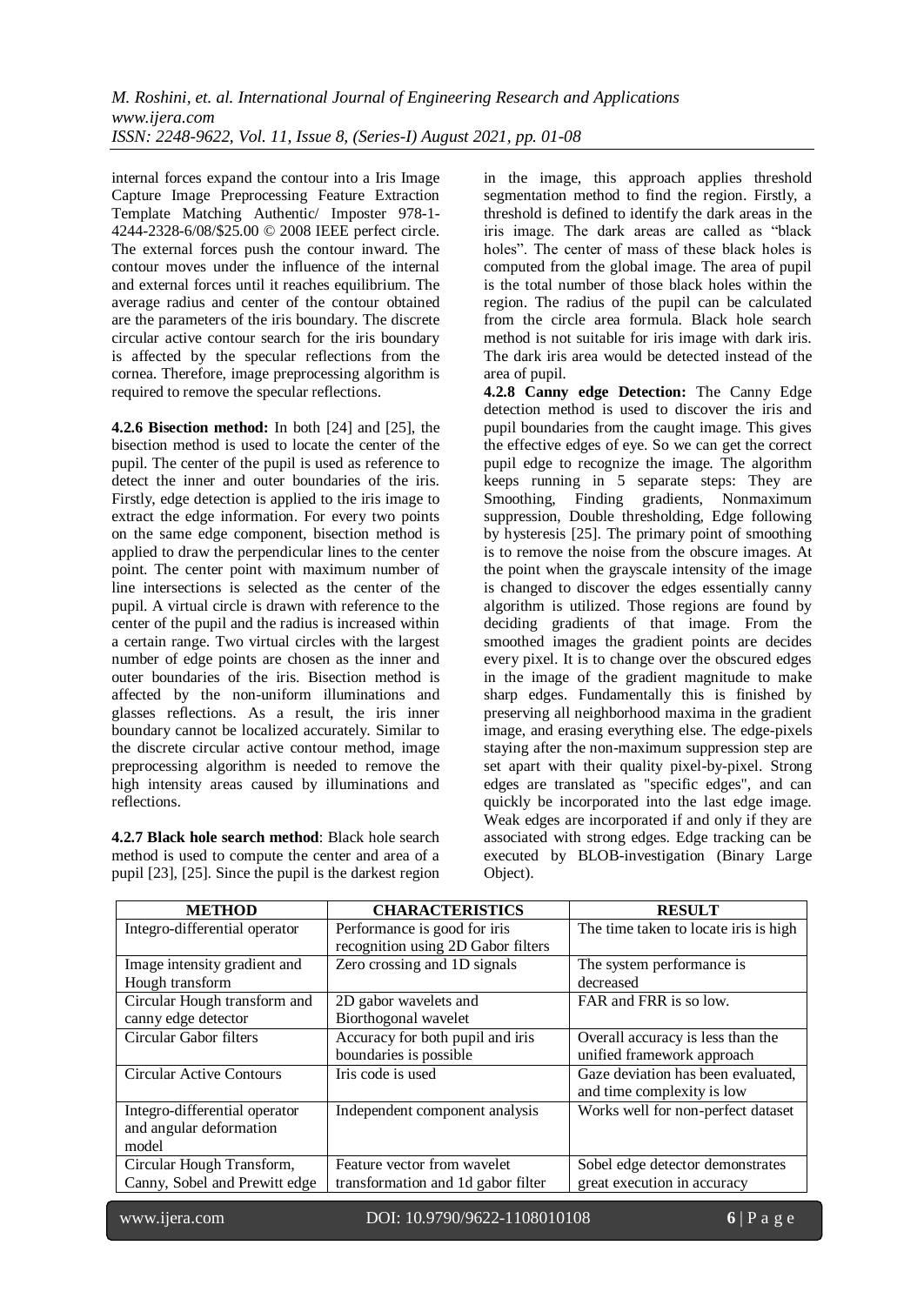*M. Roshini, et. al. International Journal of Engineering Research and Applications www.ijera.com ISSN: 2248-9622, Vol. 11, Issue 8, (Series-I) August 2021, pp. 01-08*

| detection                                           |                                                                     |                                                    |
|-----------------------------------------------------|---------------------------------------------------------------------|----------------------------------------------------|
| Gray level information,<br>Canny edge detection and | 1D real-valued feature vector using<br>multichannel spatial filters | Generally moderate component<br>extraction process |
| Hough transform                                     |                                                                     |                                                    |

**Table 1:** Comparison table based on literature survey

# **V. CONCLUSION**

This paper includes the introduction to Biometrics, applications, Iris recognition procedure. A brief description of each step is defined. Different segmentation methods are mentioned along with their specifications. A comparison table is composed of the segmentation methods along with characteristics and result is shown. These segmentation techniques and combination of these techniques can be used for the reliable identification system.

## **REFERENCES**

- [1]. A.V.G.S.Sastry, B. Durga Sri, "Enhanced Segmentation Method for Iris Recognition", International Journal of Computer Trends and Technology, volume-4, Issue-2, 2013, Pp 68- 71,
- [2]. Mahmoud Mahlouji , Ali Noruzi , "Human Iris Segmentation for Iris Recognition in Unconstrained Environments", IJCSI International Journal of Computer Science Issues, Vol. 9, Issue 1, No 3, January 2012, pp 149-155
- [3]. Nidhi Manchanda, Oves Khan, RishitaRehlan and JyotikaPruthi, "A Survey: Various Segmentation Approaches to Iris Recognition", International Journal of Information and Computation Technology, Vol. 3, N0. 5 (2013), pp. 419-424
- [4]. Sruthi.T.KLiterature review: Iris Segmentation Approaches for Iris Recognition Systems International Journal of Computational Engineering Research, Vol. 03, Issue 5, May 2013, pp 67-70
- [5]. ArezouBanitalebiDehkordi& Syed A.R. Abu-Bakar , " A REVIEW OF IRIS RECOGNITION SYSTEM", JurnalTeknologi (Sciences & Engineering), Vol. 77, Issue 1, 2015, pp275–282
- [6]. YachnaKumari, Mrs.Rohini Sharma, Iris Recognition System using Gabor Filter & Edge Detection, International Journal on Recent and Innovation Trends in Computing and Communication, Volume: 2 Issue: 8, August 2014, pp 2265 – 2269
- [7]. Prof. Ratnamala D. Chaudhari1, Prof. A.B.Nehete2 SURVEY OF IRIS RECOGNITION TECHNIQUES, International Research Journal of Engineering

and Technology (IRJET), Volume: 05 Issue: 10 | Oct 2018.

- [8]. Nguyen, Kien, et al. "Long-range iris recognition: A survey." Pattern Recognition 72 (2017): 123-143.
- [9]. Chhabra, Megha, and Ayush Goyal. "Accurate and robust iris recognition using modified classical hough transform." Information and Communication Technology for Sustainable Development. Springer, Singapore, 2018. 493-507.
- [10]. Tossy Thomas, Anu George, Dr.K P Indira Devi, "Effective Iris Recognition System", Global Colloquium in Recent Advancement and Effectual Researches in Engineering, Science and Technology (RAEREST 2016).
- [11]. Gad, Ramadan, et al. "Iris recognition using multi-algorithmic approaches for cognitive internet of things (CIoT) framework." Future Generation Computer Systems 89 (2018): 178-191.
- [12]. N. Othman, B. Dorizzi, and S. Garcia-Salicetti, OSIRIS: An open- source iris recognition software, Pattern Recognition. Letters, vol. 82, pp. 124– 131, 2016.
- [13]. Zhao, Zijing, and Ajay Kumar. "Accurate periocular recognition under a less constrained environment using a semanticsassisted convolutional neural network." IEEE Transactions on Information Forensics and Security 12.5 (2016): 1017-1030.
- [14]. Kallel, Imène Khanfir, Sonda Ammar Bouhamed, and Belhassen Akrout. "Clever use of Meyer wavelet for iris recognition." 2017 International Conference on Advanced Technologies for Signal and Image Processing (ATSIP). IEEE, 2017.
- [15]. T. Mansfield, G. Kelly, D. Chandler, and J. Kane. Biometric product testing final report. Computing, National Physical Laboratory, (2001).
- [16]. W. Kong, D. Zhang, "Accurate Iris Segmentation based on Novel Reflection and Eyelash Detection Model," Proceedings of 2001 International Symposium on Intelligent Multimedia, Video and Speech Processing, Hong Kong, pp. 263–266, May 2001.
- [17]. J. Daugman, "How Iris Recognition Works," IEEE Transactions on Circuits and Systems for Video Technology, 14, pp. 21–30, January 2004.